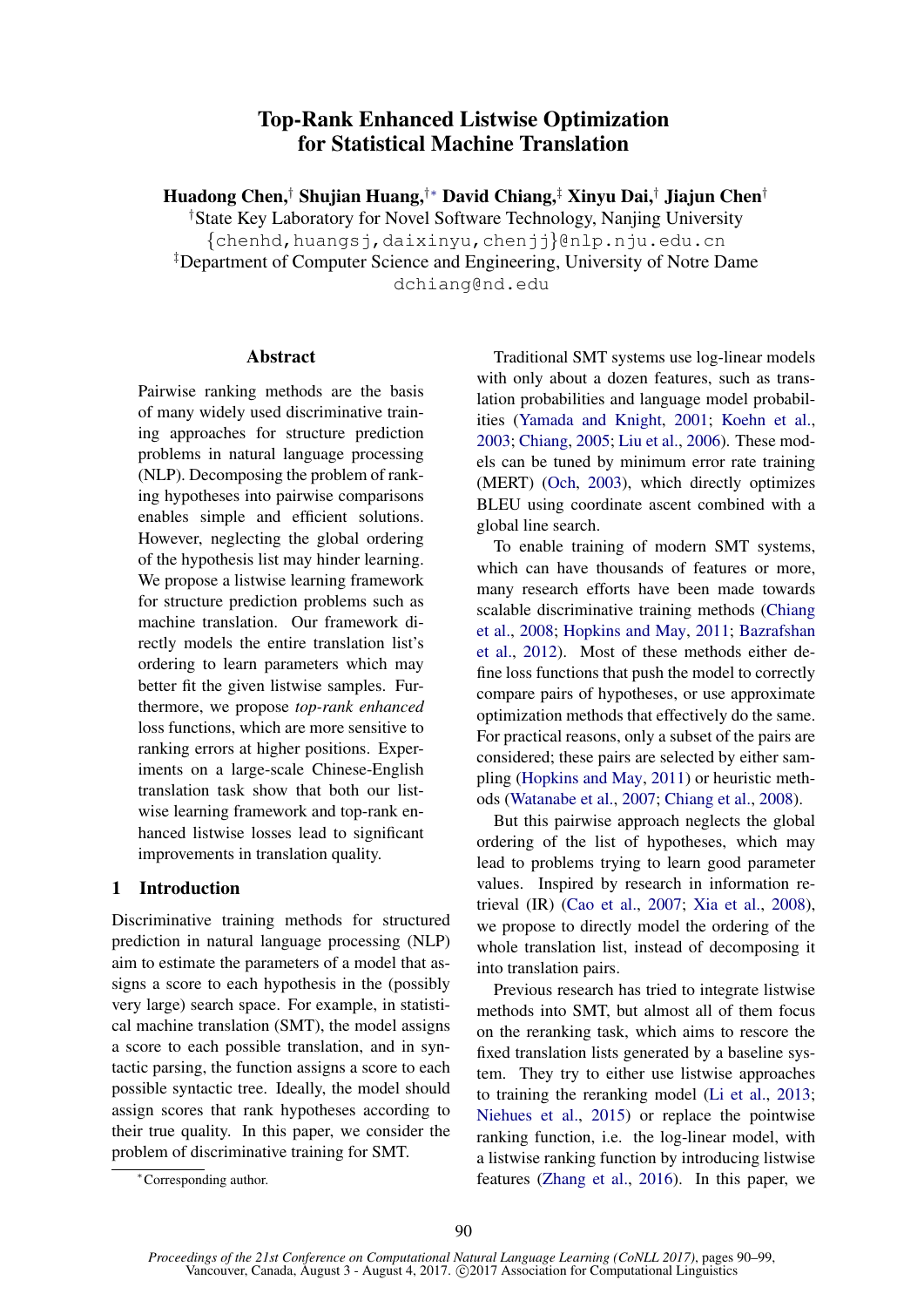focus on listwise approaches that can learn better discriminative models for SMT. We present a listwise learning framework for tuning translation systems that uses two listwise ranking objectives originally developed for IR, ListNet (Cao et al., 2007) and ListMLE (Xia et al., 2008). But unlike standard IR problems, structured prediction problems usually have a huge search space, and at each training iteration, the list of search results can vary. The usual strategy is to form the union of all lists of search results, but this can lead to a "patchy" list that doesn't represent the full search space well. The listwise approaches always based on the permutation probability distribution over the list. Modeling the distribution over a "patchy" list, whose elements were generated by different parameters will affect listwise approaches' performance. To address this issue, we design an *instance-aggregating* method: Instead of treating the data as a fixed-size set of lists that each grow over time as new translations are added at each iteration, we treat the data as a growing set of lists; each time a sentence is translated, the k-best list of translations is added as a new list.

We also extend standard listwise training by considering the importance of different instances in the list. Based on the intuition that instances at the top may be more important for ranking, we propose *top-rank enhanced* loss functions, which incorporate a position-dependent cost that penalizes errors occurring at the top of the list more strongly.

We conduct large-scale Chinese-to-English translation experiments showing that our top-rank enhanced listwise learning methods significantly outperform other tuning methods with high dimensional feature sets. Additionally, even with a small basic feature set, our methods still obtain better results than MERT.

#### 2 Background

#### 2.1 Log-linear models

In this paper, we assume a log-linear model, which defines a scoring function on target translation hypotheses e, given a source sentence f:

$$
Pr(\mathbf{e} | \mathbf{f}) = \frac{\exp s(\mathbf{e}, \mathbf{f})}{\sum_{\mathbf{e}'} \exp s(\mathbf{e}', \mathbf{f})}
$$
(1)

$$
s(\mathbf{e}, \mathbf{f}) = \mathbf{w} \cdot \mathbf{h}(\mathbf{e} \mid \mathbf{f}) \tag{2}
$$

where  $h(e | f)$  is the feature vector and w is the feature weight vector.



Figure 1: An example of word-phrase features for a phrase translation. The  $f_i$  and  $e_j$  represent the *i*th in the source phrase and  $j$ -th word in the target phrase, respectively.

The process of training a SMT system includes both learning the sub-models, which are included in the feature vector h, and learning the weight vector w.

Then the decoding of SMT systems can be formulated as a search for the translation  $\hat{e}$  with the highest model score:

$$
\hat{\mathbf{e}} = \arg \max_{\mathbf{e} \in \mathcal{E}} s(\mathbf{e}, \mathbf{f}) \tag{3}
$$

where  $\mathcal E$  is the set of all reachable hypotheses.

#### 2.2 SMT Features

In this paper, we use a hierarchical phrase based translation system (Chiang, 2005). For convenient comparison, we divide features of SMT into the following three sets.

Basic Features: The basic features are those commonly used in hierarchical phrase based translation systems, including a language model, four translation model features, word, phrase and rule penalties, and penalties for unknown words, the glue rule and null translations.

Extended Features: Inspired by Chen et al. (2013), we manually group the parallel training data into 15 sets, according to their genre and origin. The translation models trained on each set are used as separate features. We also add an indicator feature for each individual training set to mark where the translation rule comes from. The extended features provide additional 60 translation model features and 16 indicator features, which is too many to be tuned with MERT.

Sparse Features: We use word-phrase pair features as our sparse features, which reflect the word-phrase correspondence in a hierarchical phrase (Watanabe et al., 2007). Figure 1 illustrates an example of word-phrase pair features for a phrase translation pair  $f_i, ..., f_{i+3}$  and  $e_j, ..., e_{j+4}$ . Word-phrase pair features  $(f_i, e_{j+1}), (f_{i+1}, e_j)$ ,  $(f_{i+2}, e_{j+2}e_{j+3}), (f_{i+3}, e_{j+4})$  will be fired for the translation rule with the given word alignment. In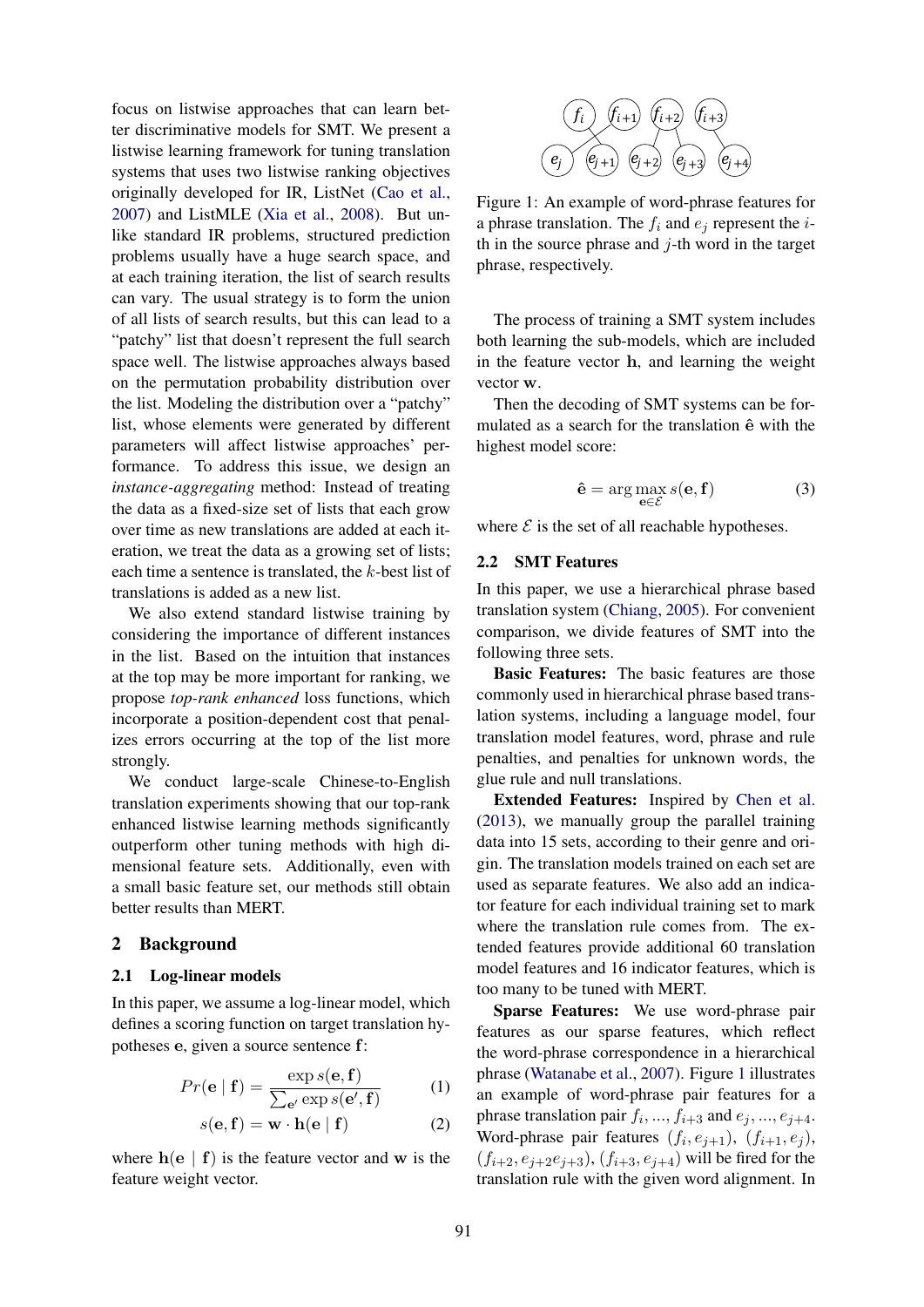practice, these feature only fire when all the source and target words in the feature are both in the top 100 most frequent words.

## 2.3 Tuning via Pairwise Ranking

The beam search strategy for SMT decoding process makes it convenient to get a k-best translation list for each source sentence. Given a set of source sentences and their corresponding translation lists, the tuning problem could be regarded as a ranking task. Many recently proposed SMT tuning methods are based on the pairwise ranking framework (Chiang et al., 2008; Hopkins and May, 2011; Bazrafshan et al., 2012).

Pairwise ranking optimization (PRO) (Hopkins and May, 2011) is a commonly used tuning method. The idea of PRO is to sample pairs  $(e, e')$ from the k-best list, and train a linear binary classifier to predict whether  $eval(e) > eval(e')$  or  $eval(e) < eval(e')$ , where  $eval(\cdot)$  is an extrinsic metric like BLEU. In this paper, we use sentencelevel BLEU with add-one smoothing (Lin and Och, 2004).

The method gets a comparable BLEU score to MERT and MIRA (Chiang et al., 2008), and scales well on large feature sets. Other pairwise ranking methods employ similar procedures.

## 3 Listwise Learning Framework

Although ranking methods have shown their effectiveness in tuning for SMT systems (Hopkins and May, 2011; Watanabe, 2012; Dreyer and Dong, 2015), most proposed ranking approaches view tuning as pairwise ranking. These approaches decompose the ranking of the hypothesis list into pairs, which might limit the training method's ability to learn better parameters. To preserve the ranking information, we first formulate training as an instance of the listwise ranking problem. Then we propose a learning method based on the iterative learning framework of SMT tuning and further investigate the top-rank enhanced losses.

## 3.1 Training Objectives

#### 3.1.1 The Permutation Probability Model

In order to directly model the translation list, we first introduce a probabilistic model proposed by Guiver and Snelson (2009). A ranking of a list of k translations can be thought of as a function  $\pi$ from [1, k] to translations, where each  $\pi(t)$  is the t-th translation candidate in the ranking. A scoring

function  $z$  (which could be either the model score, s, or the BLEU score, *eval*) induces a probability distribution over rankings:

$$
P_z(\pi) = \prod_{j=1}^k \frac{\exp z(\pi(j))}{\sum_{t=j}^k \exp z(\pi(t))}.
$$
 (4)

#### 3.1.2 Loss Functions

Based on the probabilistic model above, the loss function can be defined as the difference between the distribution over the ranking according to  $eval(\cdot)$  and  $s(\cdot)$ . Thus, we introduce the following two standard listwise losses.

ListNet: The ListNet loss is the cross entropy between the distributions calculated from  $eval(\cdot)$ and  $s(\cdot)$ , respectively, over all permutations.

Due to the exponential number of permutations, Cao et al. (2007) propose a top-one loss instead. Given the function  $eval(\cdot)$  and  $s(\cdot)$ , the top-one loss is defined as:

$$
L_{\text{Net-T}} = -\sum_{j=1}^{k} P'_{eval}(\mathbf{e}_j) \log P'_{s}(\mathbf{e}_j)
$$

$$
P'_{z}(\mathbf{e}_j) = \frac{\exp z(\mathbf{e}_j)}{\sum_{i=1}^{k} \exp z(\mathbf{e}_i)}
$$

where  $e_i$  is the j-th element in the k-best list, and  $P'_z(\mathbf{e}_j)$  is the probability that translation  $\mathbf{e}_j$  is ranked at the top by the function  $z$ .

ListMLE: The ListMLE loss is the negative log-likelihood of the permutation probability of the correct ranking  $\pi_{eval}$ , calculated according to  $s(\cdot)$  (Xia et al., 2008):

$$
L_{MLE} = -\log P_s(\pi_{eval})
$$
  
= 
$$
-\sum_{j=1}^{k} \log \frac{\exp s(\pi_{eval}(j))}{\sum_{t=j}^{k} \exp s(\pi_{eval}(t))}.
$$
 (5)

The training objective, which we want to minimize, is simply the total loss over all the lists in the tuning set.

#### 3.2 Training with Instance Aggregating

Because there can be exponentially many possible translations of a sentence, it's only feasible to rank the  $k$  best translations rather than all of them; because the feature weights change at each iteration, we have a different  $k$ -best list to rank at each iteration. This is different from standard ranking problems in which the training instances stay the same each iteration.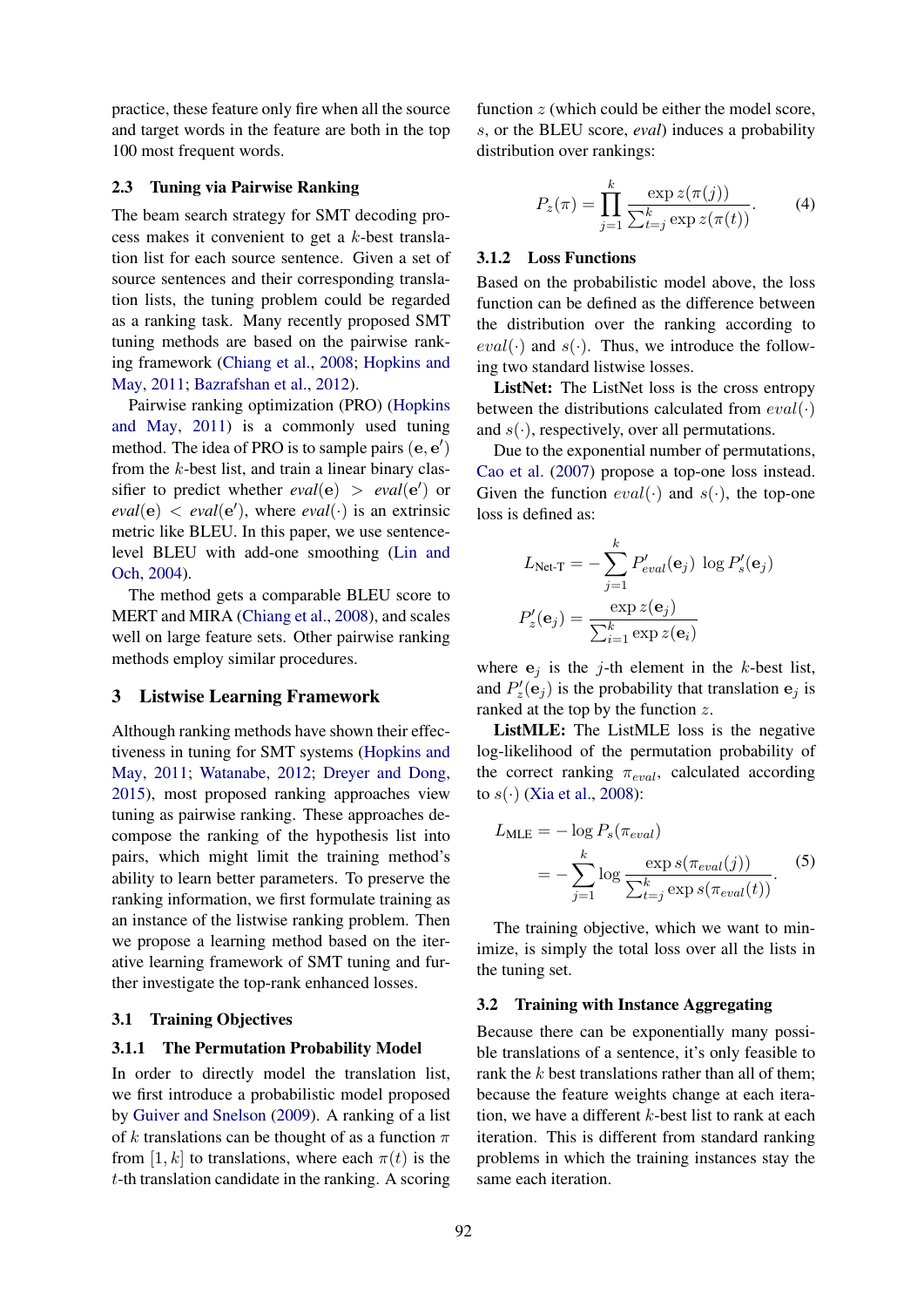#### Algorithm 1 MERT-like tuning algorithm

Require: Training sentences {f}, maximum number of iterations I, randomly initialized model parameters  $w^0$ .

```
1: for i = 0 to I do
```
- 2: for source sentences f do
- 3: Decode f:  $\mathcal{E}_{\mathbf{f}}^i$  = KbestDecoder(f, w<sup>i</sup>)
- 4:  $T \leftarrow T \cup \{\mathcal{E}_{f}^{i}\}$
- 5: end for
- 6: Training:  $\mathbf{w}^{i+1} = \text{Optimization}(T, \mathbf{w}^i)$
- 7: end for

Many previous tuning methods address this problem by merging the k-best list at the current iteration with the  $k$ -best lists at all previous iterations into a single list (Hopkins and May, 2011). We call this *k*-best merging. More formally, if  $\mathcal{E}_{f}^{i}$ is the k-best list of source sentence  $f$  at iteration i, then at each iteration, the model is trained on the set of lists:

$$
\mathcal{E}_{\mathbf{f}} = \bigcup_{j=0}^{i} \mathcal{E}_{\mathbf{f}}^{j}
$$

$$
T = \{ \mathcal{E}_{\mathbf{f}} \mid \forall \mathbf{f} \}
$$

For each source sentence  $f, T$  has only one training sample, which is a better and better approximation to the full hypothesis set of f as more iterations pass.

Unlike previous tuning methods, our tuning method focuses on the distribution over permutation of the whole list. Moreover, unlike with listwise optimization methods used in IR, the k-best list produced for a source sentence at one iteration can differ dramatically from the k-best list produced at the next iteration. Merging k-best lists across iterations, each of which represents only a tiny fraction of the full search space, will lead to a "patchy" list that may hurt the learning performance of the listwise optimization algorithms.

To address this challenge, we propose *instance aggregating*: instead of merging k-best lists across different iterations, we view the translation lists from different iterations as individual training instances:

$$
T = \{ \mathcal{E}_{\mathbf{f}}^j \mid \forall \mathbf{f}, 0 \le j \le i \}.
$$

With this method, each source sentence f has i training instances at the  $i$ -th training iteration. In this way, we avoid "patchy" lists and obtain a better set of instances for tuning.

#### Algorithm 2 Listwise Optimization Algorithm

- **Require:** Training instances  $T$ , model parameters  $w$ , maximum number of epochs  $J$ , batch size b, number of batches B
- 1: for  $j = 0$  to J do
- 2: for  $i = 0$  to B do
- 3: Sample a minibatch of b lists from T without replacement
- 4: Calculate loss function L
- 5: Calculate gradient  $\nabla L$
- 6:  $\mathbf{w}_{t+1} = \text{AdaDelta}(\mathbf{w}_t, L, \Delta \mathbf{w})$
- 7: end for
- 8: end for
- 9:  $\mathbf{w} = \text{BestBLEU}([\mathcal{E}]_1^m)$

The above instance aggregating method can be used in a MERT-like iterative tuning algorithm as shown in Algorithm 1, which can be easily integrated into current open source systems. The two standard listwise losses can be easily optimized using gradient-based methods (Algorithm 2); both losses are convex, so convergence to a global optimum is guaranteed. The gradients of ListNET and ListMLE with respect to the parameters w for a single sentence are:

$$
\frac{\partial L_{\text{Net-}T}}{\partial \mathbf{w}} = -\sum_{j=1}^{k} P'_{eval}(\mathbf{e}_j) \left( \frac{\partial s(\mathbf{e}_j)}{\partial \mathbf{w}} - \sum_{j=1}^{k} \frac{\exp s(\mathbf{e}_j)}{\sum_{j'=1}^{k} \exp s(\mathbf{e}_{j'})} \frac{\partial s(\mathbf{e}_j)}{\partial \mathbf{w}} \right)
$$

$$
\frac{\partial L_{\text{MLE}}}{\partial \mathbf{w}} = -\sum_{j=1}^{k} \left( \frac{\partial s(\pi_{eval}(j))}{\partial \mathbf{w}} - \sum_{t=j}^{k} \frac{\exp s(\pi_{eval}(t))}{\sum_{t'=j}^{k} \exp s(\pi_{eval}(t'))} \frac{\partial s(\pi_{eval}(t))}{\partial \mathbf{w}} \right)
$$

For optimization, we use a mini-batch stochastic gradient descent (SGD) algorithm together with AdaDelta (Zeiler, 2012) algorithm to adaptively set the learning rate.

#### 4 Top-Rank Enhanced Losses

In evaluating an SMT system, one naturally cares much more about the top-ranked results than the lower-ranked results. Therefore, we think that getting the ranking right at the top of a list is more relevant for tuning. Therefore, we should pay more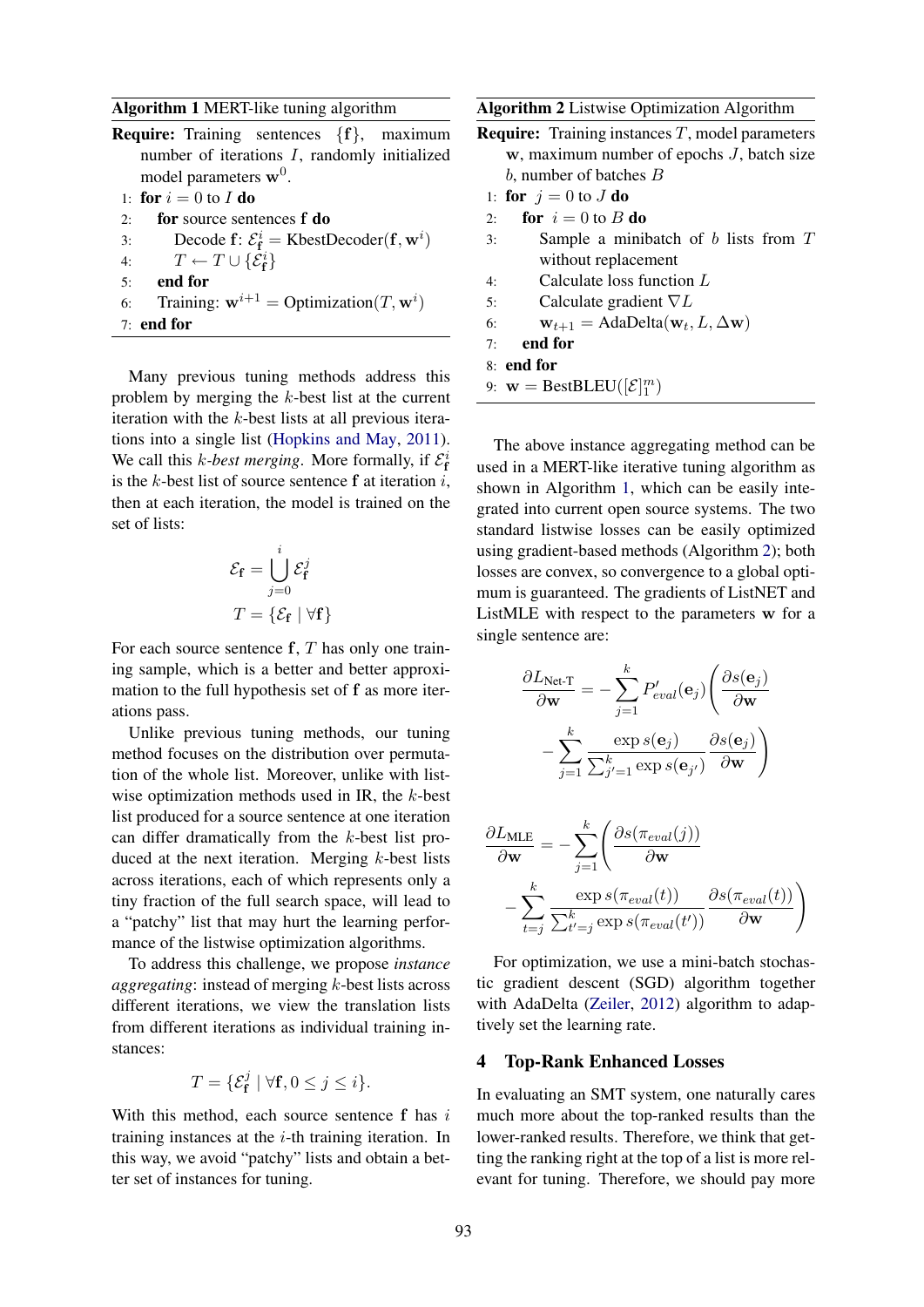attention to the top-ranked translations instead of forcing the model to rank the entire list correctly.

Position-dependent Attention: To do this, we assign a higher cost to ranking errors that occur at the top and a lower cost to errors at the bottom. To make the cost sensitive to position, we define it as:

$$
c(j) = \frac{k - j + 1}{\sum_{t=1}^{k} t}
$$
 (6)

where  $j$  is the position in the ranking and  $k$  is the size of the list.

Based on this cost function, we propose simple top-rank enhanced listwise losses as extensions of both the ListNet loss and the ListMLE loss. The loss functions are defined as follows:

$$
L_{\text{MLE-TE}} = -\sum_{j=1}^{k} c(j) \log \frac{\exp s(\pi_{eval}(j))}{\sum_{t=j}^{k} \exp s(\pi_{eval}(t))}
$$

$$
L_{\text{Net-TE}} = -\sum_{\forall \pi \in \Omega_k} P_{eval}''(\pi) \sum_{j=1}^k c(j) \log q_j(\pi)
$$

$$
q_j(\pi) = \frac{\exp z(\pi(j))}{\sum_{t=j}^k \exp z(\pi(t))}.
$$

Along similar lines, Xia et al. (2008) also proposed a top- $n$  ranking method, which assumes that only the correct ranking of top- $n$  hypotheses is useful. Compared to our top-rank enhanced losses, it may be too harsh to discard information about the rest of the ordering altogether; our method retains the whole ordering but weights it by position.

#### 5 Experiments and Results

#### 5.1 Data and Preparation

We conduct experiments on a large scale Chinese-English translation task. The parallel data comes from LDC corpora<sup>1</sup>, which consists of 8.2 million of sentence pairs. Monolingual data includes Xinhua portion of Gigaword corpus. We use NIST MT03 evaluation test data as the development set, MT02, MT04 and MT05 as the test set.

The Chinese side of the corpora is word segmented using ICTCLAS<sup>2</sup>. Word alignments of the

| Data             | Usage      | Sents.     |
|------------------|------------|------------|
| <b>LDC</b>       | TM train   | 8,260,093  |
| Gigaword         | $LM$ train | 14,684,074 |
| MT03             | train      | 919        |
| MT02             | test       | 878        |
| MT <sub>04</sub> | test       | 1,788      |
| MT <sub>05</sub> | test       | 1.082      |

Table 1: Experimental data and statistics.

parallel data are learned by running GIZA++ (Och and Ney, 2003) in both directions and refined under the "grow-diag-final-and" method. We train a 5-gram language model on the monolingual data with Modified Kneser-Ney smoothing(Chen and Goodman, 1999). Throughout the experiments, our translation system is an in-house implementation of the hierarchical phrase-based translation system (Chiang, 2005). The translation quality is evaluated by 4-gram case-insensitive BLEU (Papineni et al., 2002). Statistical significance testing between systems is conducted by bootstrap resampling implemented by Clark et al. (2011).

## 5.2 Tuning Settings

We build baselines for extended and sparse feature sets with two different tuning methods. First, we tune with PRO (Hopkins and May, 2011). As reported by Cherry and Foster (2012), it's hard to find the setting that performs well in general. We use MegaM version (Daumé III, 2004) with 30 iterations for basic feature set and 100 iterations for extended and sparse feature sets. Second, we run the k-best batch MIRA (KB-MIRA) which shows comparable results with online version of MIRA (Cherry and Foster, 2012; Green et al., 2013). In our experiments, we run KB-MIRA with standard settings in  $Moses<sup>3</sup>$ . For the basic feature set, the baseline is tuned with MERT (Och, 2003).

For all our listwise tuning methods, we set batch size to 10. In our experiments, we can't find a epoch size perform well in general, so we set epoch size to 100 for ListMLE with basic features, 200 for ListMLE with extended and sparse features, and 300 for ListNet. These values are set to achieve the best performance on the development set.

We set beam size to 20 throughout our experiments unless otherwise noted. Following Clark et al. (2011), we run the same training procedure 3 times and present the average results for stability. All tuning methods are executed for 40 iter-

<sup>&</sup>lt;sup>1</sup>The corpora include LDC2002E18, LDC2003E14,<br>LDC2004E12, LDC2004T08, LDC2005T10 and  $LDC2005T10$  and LDC2007T09

<sup>2</sup>http://ictclas.nlpir.org/

<sup>3</sup>http://www.statmt.org/moses/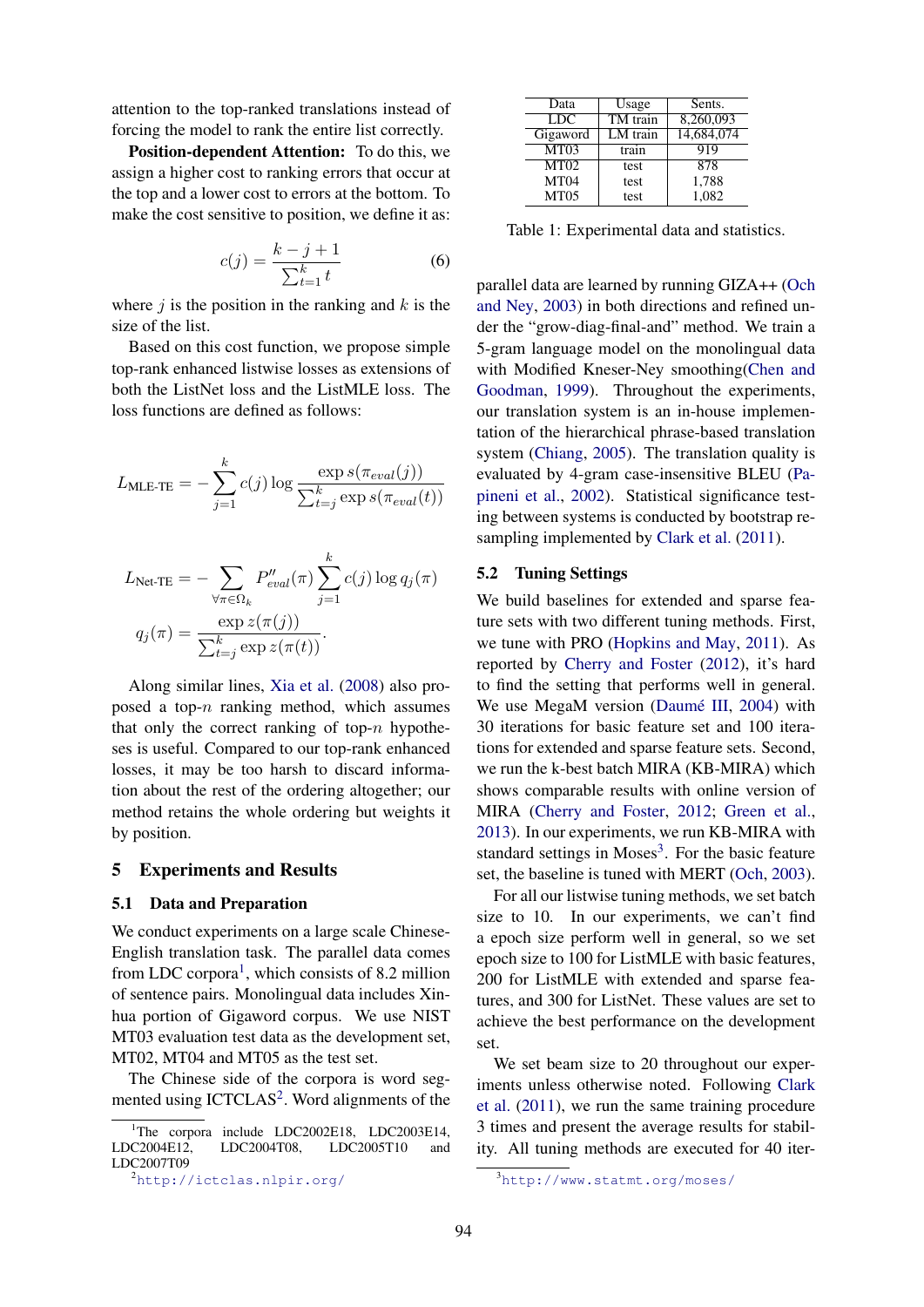| <b>Methods</b>   | <b>MT02</b> | <b>MT04</b> | <b>MT05</b> | AVG            |
|------------------|-------------|-------------|-------------|----------------|
| Net <sub>m</sub> | 40.36       | 38.30       | 37.93       | $38.86(+0.00)$ |
| ListNet          | 40.75       | 38.69       | 38.31       | $39.25(+0.39)$ |
| $MLE_m$          | 39.82       | 37.88       | 37.65       | $38.45(+0.00)$ |
| ListMLE          | 40.40       | 38.21       | 38.04       | $38.88(+0.43)$ |

Table 2: The comparison of instances aggregating and k-best merging on the extended feature set.(Net<sub>m</sub> and MLE<sub>m</sub> denote ListNet and ListMLE with k-best merging respectively.)



Figure 2: Effect of different n for Top- $n$  ListMLE. We investigate the effect on the extended feature set.

ations of the outer loop and returned the weights that achieve the best development BLEU scores. For all tuning methods on sparse feature set, we use the weight vector tuned by PRO on the extended feature set as initial weights.

# 5.3 Experiments of Listwise Learning Framework

We first investigate the effectiveness of our instance aggregating training procedure. The results are presented in Table 2. The table compare training with instance aggregating and  $k$ -best merging. As the result suggested, with the instance aggregating method, the performance improves on both listwise tuning approaches. For the rest of this paper, we use the instance aggregating as standard setting for listwise tuning approaches.

To verify the performance of our proposed listwise learning framework, we first compare systems with standard listwise losses to the baseline systems. The first four rows in Table 3 show the results. ListNet can outperform PRO by 0.55 BLEU score and 0.26 BLEU score on extended feature set and sparse feature set, respectively. Its main reason is that our listwise methods can obtain structured order information when we take complete translation list as instance.

We also observe that ListMLE can only get a modest performance compare to ListNet. We think the objective function of standard ListMLE which forces the whole list ranking in a correct order is too hard. ListNet mainly benefits from its top one permutation probability which only concerns the permutation with the best object ranked first.

#### 5.4 Effect of Top-rank Enhanced Losses

To verify our assumption that the correct rank in the top portion of a list is more informative, we conduct this set of experiments. Figure 2 shows the results of top- $n$  ListMLE with different  $n$ . Compared to ListMLE in Table 2, we find top $n$  ListMLE can make significant improvements, which means that the top rank is more important. We can observe an improvement in all test sets when we set  $n$  from 1 to 5, but when we further increase  $n$ , the results dropped. This situation indicates that the correct ranking at the top of the list is more informative and forcing the model to rank the bottom correctly as important as the top will sacrifice the ability to guide better search.

In Table 3, top-5 ListMLE which only aims to rank the top five translations correctly can outperform the baseline and standard ListMLE. With our position-dependent attention, the top-rank enhanced ListMLE can make further improvement over the baseline system(+1.07 and +0.73 on extended and sparse feature sets, respectively.) and achieves the best performance.

The top- $n$  loss might be too loose as an approximation of the measure of BLEU. Compared to top $n$  ListMLE, our top-rank enhanced ListMLE can further utilize the different portions of the list by different weights. To verify the claim, we further examined the learning processes of the two losses. For simplicity, the experiment is conducted on a translation list generated by random parameters. The results are shown in Figure 3. We can see that our top-rank enhanced loss almost completely inversely correlates with BLEU after iteration 70. In contrast, after iteration 150, although top-5 loss is still decreasing, BLEU starts to drop.

Due to the high computation cost of ListNet, we only perform the top-rank enhanced ListMLE in this paper. Our preliminary experiments indicate that the performance of ListNet can be further improved with a top-2 loss. We think our top-rank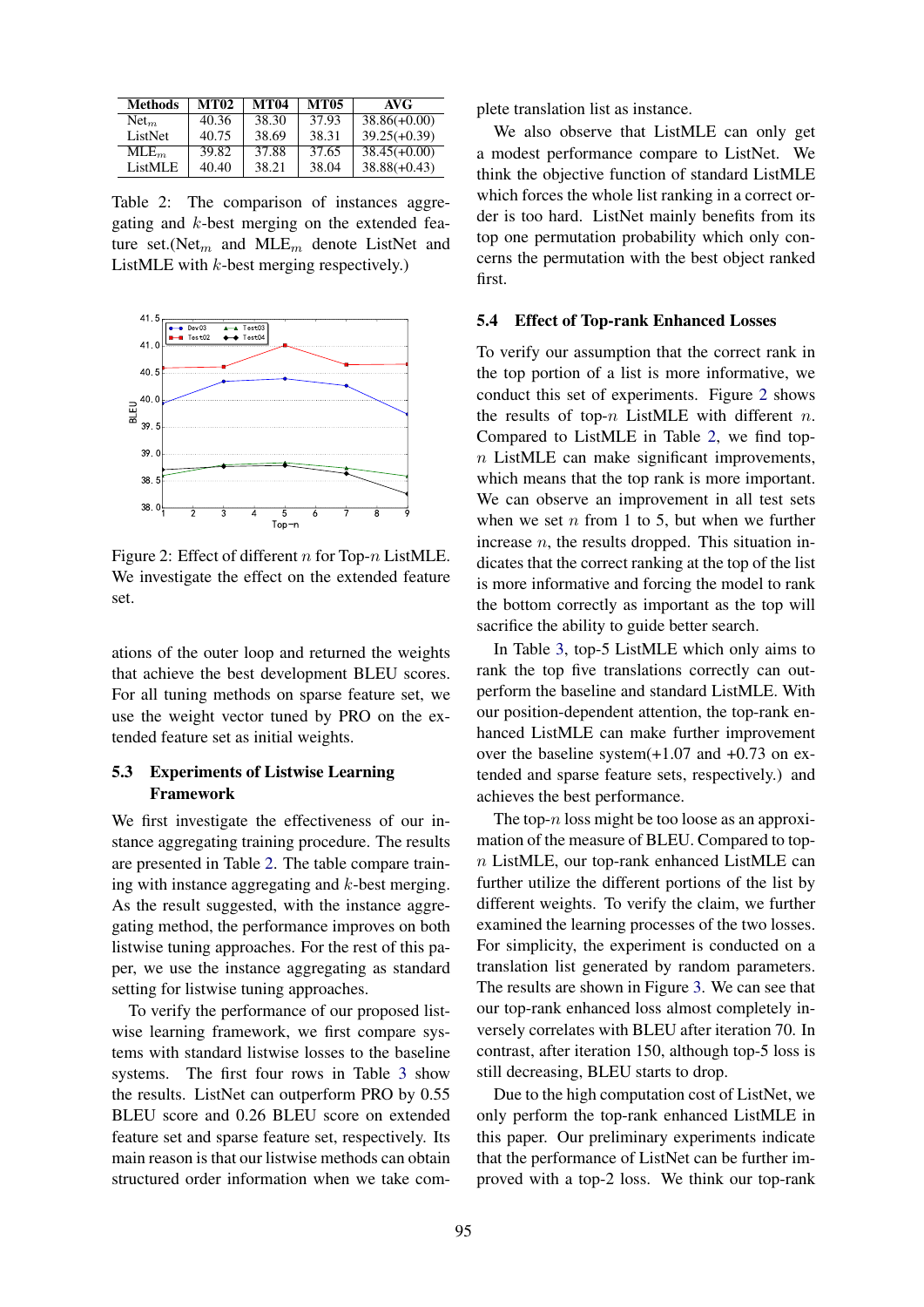| <b>Method</b>  | <b>Extended Features</b> |             |             | <b>Sparse Features</b> |             |             |             |                |
|----------------|--------------------------|-------------|-------------|------------------------|-------------|-------------|-------------|----------------|
|                | <b>MT02</b>              | <b>MT04</b> | <b>MT05</b> | AVG                    | <b>MT02</b> | <b>MT04</b> | <b>MT05</b> | AVG            |
| <b>PRO</b>     | 40.30                    | 38.12       | 37.69       | $38.70(+0.00)$         | 40.63       | 38.46       | 38.24       | $39.11(+0.00)$ |
| <b>KB-MIRA</b> | 40.48                    | 37.71       | 37.37       | $38.52(-0.18)$         | 40.67       | 38.48       | 38.21       | $39.12(+0.01)$ |
| ListNet        | $40.75*$                 | $38.69+$    | $38.31*$    | $39.25(+0.55)$         | $40.91*$    | 38.77*      | 38.42       | $39.37(+0.26)$ |
| ListMLE        | 40.40                    | 38.21       | 38.04       | $38.88(+0.18)$         | 40.63       | 38.68       | 38.24       | $39.18(+0.07)$ |
| ListMLE-T5     | $41.02*$                 | $38.84^+$   | $38.79^{+}$ | $39.55(+0.85)$         | $41.12*$    | 38.91*      | 38.89*      | $39.64(+0.53)$ |
| ListMLE-TE     | $41.15+$                 | $39.01+$    | $39.16^+$   | $39.77(+1.07)$         | $41.25+$    | $39.00^+$   | $39.27^+$   | $39.84(+0.73)$ |

Table 3: BLEU4 in percentage for comparing of baseline systems and systems with listwise losses.  $+,$ \* marks results that are significant better than the baseline system with  $p < 0.01$  and  $p < 0.05$ . (ListMLE-T5 and ListMLE-TE refer to top-5 LisMLE and our top-rank enhanced ListMLE, respectively.)



Figure 3: Listwise losses v.s. BLEU in (a) top-5 ListMLE and (b) top-rank enhanced ListMLE

| <b>Methods</b> | <b>MT02</b> | <b>MT04</b> | <b>MT05</b> | AVG            |
|----------------|-------------|-------------|-------------|----------------|
| PRO            | 40.90       | 38.84       | 38.64       | $39.64(+0.00)$ |
| <b>KB-MIRA</b> | 41.09       | 38.49       | 38.62       | $39.40(-0.06)$ |
| ListNet        | $41.49+$    | $39.25*$    | $39.17*$    | $39.97(+0.51)$ |
| ListMLE-T5     | $41.26*$    | $39.63+$    | $39.32*$    | $40.07(+0.61)$ |
| ListMLE-TE     | $41.85+$    | $39.96+$    | $39.88^+$   | $40.56(+1.10)$ |

Table 4: Comparison of baselines and listwise approaches with a larger k-best list on extended feature set.

enhanced method is also useful for ListNet, but due to its computational demands it needs to be further investigated.

## 5.5 Impact of the Size of Candidate Lists

Our listwise tuning methods directly model the order of the translation list, it is clear that the choice of the translation list size  $k$  has an impact on our methods. A larger candidate list size may result in the availability of more information during tuning. In order to verify our tuning methods' capability of handling the larger translation list, we increase  $k$ from 20 to 100. The comparison results are shown in Table 4. With a larger size  $k$ , our tuning methods also perform better than baselines. For ListNet and top-5 ListMLE, we observe that the improvements over baseline is smaller than size 20. This results show that the order information loss caused by directly drop the bottom is aggravated with larger list size. However, our top-rank enhanced method still get a slight better result than size 20 and significant improvement over baseline by 1.1 BLEU score. This indicate that our toprank enhanced method is more stable and can still effectively exploit the larger size translation list.

## 5.6 Performance on Basic Feature Set

Since the effectiveness of high dimensional feature set, recent work pays more attention to this scenario. Although previous discriminative tuning methods can effectively handle high dimensional feature set, MERT is still the dominant tuning method for basic features. Here, we investigate our top-rank enhanced tuning methods' capability of handling basic feature set. Table 5 summarizes the comparison results. Firstly, we observe that ListNet and ListMLE can perform comparable with MERT. With our top-ranked enhanced method, we can get a better performance than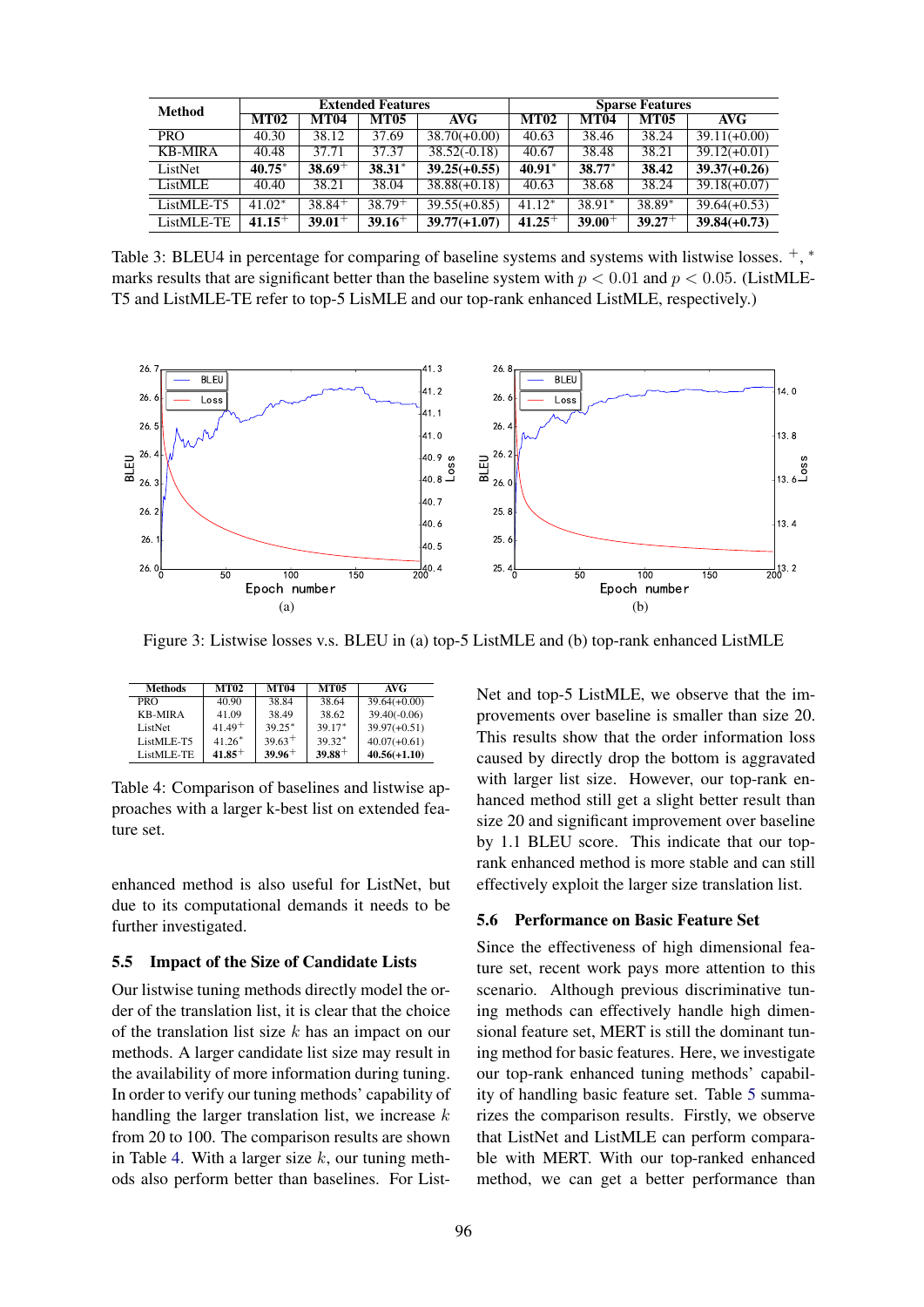| <b>Methods</b> | <b>MT02</b> | <b>MT04</b> | <b>MT05</b> | AVG            |
|----------------|-------------|-------------|-------------|----------------|
| <b>MERT</b>    | 37.72       | 37.13       | 36.77       | $37.21(+0.00)$ |
| <b>PRO</b>     | 37.85       | 37.21       | 36.68       | $37.24(+0.03)$ |
| <b>KB-MIRA</b> | 37.97       | 37.28       | 36.58       | $37.28(+0.07)$ |
| ListNet        | 37.71       | $37.47*$    | 36.78       | $37.32(+0.11)$ |
| ListMLE        | 37.54       | 37.54       | 36.65       | $37.24(+0.03)$ |
| ListMLE-T5     | 37.90       | 37.32       | 36.84       | $37.35(+0.14)$ |
| ListMLE-TE     | 38.03       | $37.49*$    | 36.85       | $37.46(+0.25)$ |

Table 5: Comparison of baseline and liswise approaches on basic feature set.

MERT by 0.25 BLEU score. These results show that our top-ranked enhanced tuning method can learn more informations of translation list even with a basic feature set.

# 6 Related Work

The ranking problem is well studied in IR community. There are many methods been proposed, including pointwise (Nallapati, 2004), pairwise (Herbrich et al., 1999; Burges et al., 2005) and listwise (Cao et al., 2007; Xia et al., 2008) algorithms. Experiment results show that listwise methods deliver better performance than pointwise and pairwise methods in general (Liu, 2010).

Most NLP researches take ranking as an extra step after searching from its output space (Charniak and Johnson, 2005; Collins and Terry Koo, 2005; Duh, 2008). In SMT research, listwise approaches also have been employed for the reranking tasks. For example, Li et al. (2013) utilized two listwise approaches to rerank the translation outputs and achieved the best segmentlevel correlation with human judgments. Niehues et al. (2015) employed ListNet to rescore the kbest translations, which significantly outperforms MERT, KB-MIRA and PRO. Zhang et al. (2016) viewed the log-linear model as a pointwise ranking function and shifted it to listwise ranking function by introducing listwise features and outperformed the log-linear model. Compared to these efforts, our method takes a further step by integrating listwise ranking methods into the iterative training.

There are also some researches use ranking methods for tuning to guide better search. In SMT, previous attempts on using ranking as a tuning methods usually perform pairwise comparisons on a subset of translation pairs (Chiang et al., 2008; Hopkins and May, 2011; Watanabe, 2012; Bazrafshan et al., 2012; Guzmán et al., 2015). Dreyer and Dong (2015) even took all translation pairs of the  $k$ -best list as training instances, which only obtained a comparable result with PRO and the implementation is more complicate. In this paper, we model the entire list as a whole unit, and propose training objectives that are sensitive to different parts of the list.

# 7 Conclusion

In this paper, we propose a listwise learning framework for statistical machine translation. In order to adapt listwise approaches, we use an iterative training framework in which instances from different iterations are aggregated into the training set. To emphasize the top order of the list, we further propose top-rank enhanced listwise learning losses. Compared to previous efforts in SMT tuning, our method directly models the order information of the complete translation list. Experiments show our method could lead to significant improvements of translation quality in different feature sets and beam size.

Our current work focuses on the traditional SMT task. For future work, it will be interesting to integrate our methods to modern neural machine translation systems or other structure prediction problems. It may also be interesting to explore more methods on listwise tuning framework, such as investigating different methods to enhance top order of translation list directly w.r.t a given evaluation metric.

#### Acknowledgments

The authors would like to thank the anonymous reviewers for their valuable comments. This work is supported by the National Science Foundation of China (No. 61672277, 61300158 and 61472183). Part of Huadong Chen's contribution was made while visiting University of Notre Dame. His visit was supported by the joint PhD program of China Scholarship Council.

#### References

- Marzieh Bazrafshan, Tagyoung Chung, and Daniel Gildea. 2012. Tuning as linear regression. In *Proceedings of the 2012 Conference of the North American Chapter of the Association for Computational Linguistics: Human Language Technologies*. Association for Computational Linguistics, pages 543– 547. http://aclweb.org/anthology/N12-1062.
- Chris Burges, Tal Shaked, Erin Renshaw, Ari Lazier, Matt Deeds, Nicole Hamilton, and Greg Hullender. 2005. Learning to rank using gradient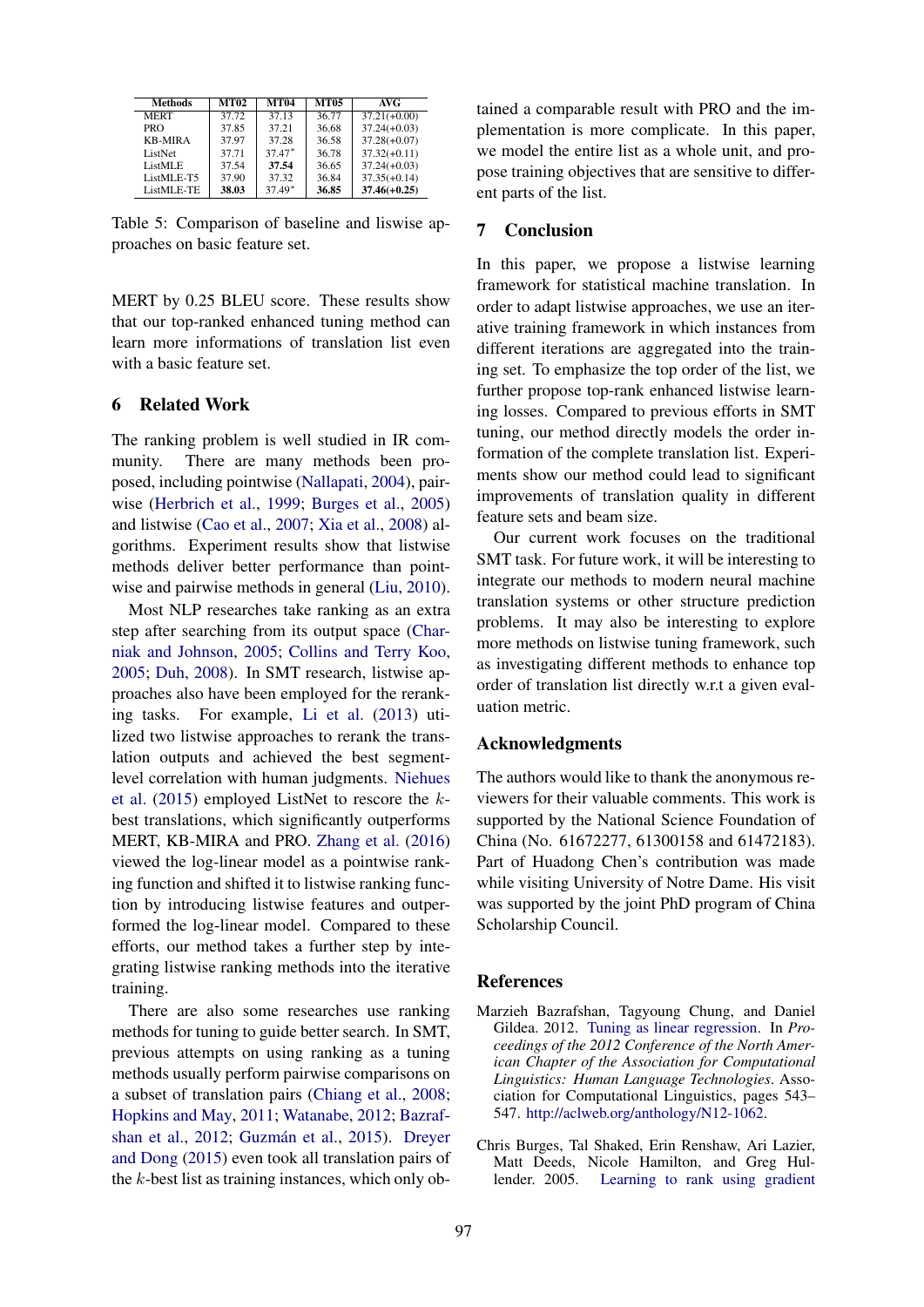descent. In *Proceedings of the 22Nd International Conference on Machine Learning*. ACM, New York, NY, USA, ICML '05, pages 89–96. https://doi.org/10.1145/1102351.1102363.

- Zhe Cao, Tao Qin, Tie-Yan Liu, Ming-Feng Tsai, and Hang Li. 2007. Learning to rank: From pairwise approach to listwise approach. In *Proceedings of the 24th International Conference on Machine Learning*. ACM, New York, NY, USA, ICML '07, pages 129–136. https://doi.org/10.1145/1273496.1273513.
- Eugene Charniak and Mark Johnson. 2005. Coarseto-fine n-best parsing and maxent discriminative reranking. In *Proceedings of the 43rd Annual Meeting of the Association for Computational Linguistics (ACL'05)*. Association for Computational Linguistics, pages 173–180. http://aclweb.org/anthology/P05-1022.
- Boxing Chen, Roland Kuhn, and George Foster. 2013. Vector space model for adaptation in statistical machine translation. In *Proceedings of the 51st Annual Meeting of the Association for Computational Linguistics (Volume 1: Long Papers)*. Association for Computational Linguistics, pages 1285–1293. http://aclweb.org/anthology/P13-1126.
- Stanley F Chen and Joshua Goodman. 1999. An empirical study of smoothing techniques for language modeling. *Computer Speech & Language* 13(4):359–394.
- Colin Cherry and George Foster. 2012. Batch tuning strategies for statistical machine translation. In *Proceedings of the 2012 Conference of the North American Chapter of the Association for Computational Linguistics: Human Language Technologies*. Association for Computational Linguistics, pages 427– 436. http://aclweb.org/anthology/N12-1047.
- David Chiang. 2005. A hierarchical phrase-based model for statistical machine translation. In *Proceedings of the 43rd Annual Meeting of the Association for Computational Linguistics (ACL'05)*. Association for Computational Linguistics, pages 263– 270. http://aclweb.org/anthology/P05-1033.
- David Chiang, Yuval Marton, and Philip Resnik. 2008. Online large-margin training of syntactic and structural translation features. In *Proceedings of the 2008 Conference on Empirical Methods in Natural Language Processing*. Association for Computational Linguistics, pages 224–233. http://aclweb.org/anthology/D08-1024.
- H. Jonathan Clark, Chris Dyer, Alon Lavie, and A. Noah Smith. 2011. Better hypothesis testing for statistical machine translation: Controlling for optimizer instability. In *Proceedings of the 49th Annual Meeting of the Association for Computational Linguistics: Human Language Technologies*. Association for Computational Linguistics, pages 176–181. http://aclweb.org/anthology/P11-2031.
- Collins and Michael Terry Koo. 2005. Discriminative reranking for natural language parsing. *Computational Linguistics, Volume 31, Number 1, March 2005* http://aclweb.org/anthology/J05-1003.
- Hal Daumé III. 2004. Notes on CG and LM-BFGS optimization of logistic regression.
- Markus Dreyer and Yuanzhe Dong. 2015. Apro: Allpairs ranking optimization for mt tuning. In *Proceedings of the 2015 Conference of the North American Chapter of the Association for Computational Linguistics: Human Language Technologies*. Association for Computational Linguistics, pages 1018– 1023. https://doi.org/10.3115/v1/N15-1106.
- Kevin Duh. 2008. Ranking vs. regression in machine translation evaluation. In *Proceedings of the Third Workshop on Statistical Machine Translation*. Association for Computational Linguistics, Stroudsburg, PA, USA, StatMT '08, pages 191–194. http://dl.acm.org/citation.cfm?id=1626394.1626425.
- Spence Green, Sida Wang, Daniel Cer, and D. Christopher Manning. 2013. Fast and adaptive online training of feature-rich translation models. In *Proceedings of the 51st Annual Meeting of the Association for Computational Linguistics (Volume 1: Long Papers)*. Association for Computational Linguistics, pages 311–321. http://aclweb.org/anthology/P13- 1031.
- John Guiver and Edward Snelson. 2009. Bayesian inference for plackett-luce ranking models. In *Proceedings of the 26th Annual International Conference on Machine Learning*. ACM, New York, NY, USA, ICML '09, pages 377–384. https://doi.org/10.1145/1553374.1553423.
- Francisco Guzmán, Preslav Nakov, and Stephan Vogel. 2015. Analyzing optimization for statistical machine translation: Mert learns verbosity, pro learns length. In *Proceedings of the Nineteenth Conference on Computational Natural Language Learning*. Association for Computational Linguistics, Beijing, China, pages 62–72. http://www.aclweb.org/anthology/K15-1007.
- Ralf Herbrich, Thore Graepel, and Klaus Obermayer. 1999. Support vector learning for ordinal regression. In *Artificial Neural Networks, 1999. ICANN 99. Ninth International Conference on (Conf. Publ. No. 470)*. IET, volume 1, pages 97–102.
- Mark Hopkins and Jonathan May. 2011. Tuning as ranking. In *Proceedings of the 2011 Conference on Empirical Methods in Natural Language Processing*. Association for Computational Linguistics, pages 1352–1362. http://aclweb.org/anthology/D11-1125.
- Philipp Koehn, Franz J. Och, and Daniel Marcu. 2003. Statistical phrase-based translation. In *Proceedings of the 2003 Human Language Technology Conference of the North American Chapter*